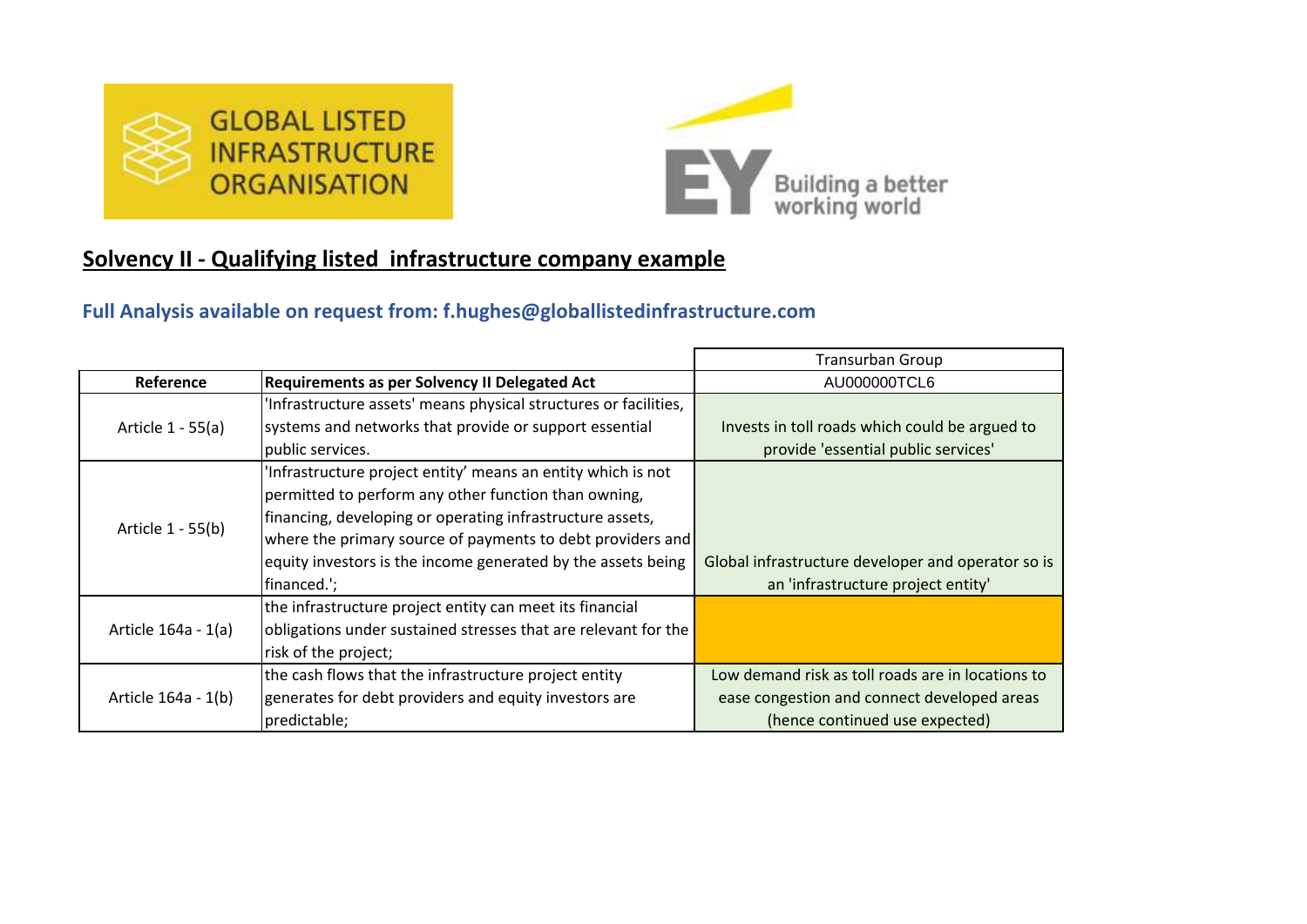| Article 164a - 1(c) | the infrastructure assets and infrastructure project entity are<br>governed by a contractual framework that provides debt<br>providers and equity investors with a high degree of<br>protection including the following:<br>(a) where the revenues of the infrastructure project entity<br>are not funded by payments from a large number of users,<br>the contractual framework shall include provisions that<br>effectively protect debt providers and equity investors<br>against losses resulting from the termination of the project<br>by the party which agrees to purchase the goods or services<br>provided by the infrastructure project entity;<br>(b) the infrastructure project entity has sufficient reserve<br>funds or other financial arrangements to cover the<br>contingency funding and working capital requirements of the | (a) Revenues are funded by payments from large<br>number of users as have interest in twenty<br>international toll roads              |
|---------------------|-------------------------------------------------------------------------------------------------------------------------------------------------------------------------------------------------------------------------------------------------------------------------------------------------------------------------------------------------------------------------------------------------------------------------------------------------------------------------------------------------------------------------------------------------------------------------------------------------------------------------------------------------------------------------------------------------------------------------------------------------------------------------------------------------------------------------------------------------|---------------------------------------------------------------------------------------------------------------------------------------|
|                     | where investments are in equities, or bonds or loans for<br>which a credit assessment by a nominated ECAI is not<br>available, the following criteria are met:                                                                                                                                                                                                                                                                                                                                                                                                                                                                                                                                                                                                                                                                                  |                                                                                                                                       |
|                     | the infrastructure assets and infrastructure project entity are<br>located in the EEA or in the OECD;                                                                                                                                                                                                                                                                                                                                                                                                                                                                                                                                                                                                                                                                                                                                           | Infrastructure assets located in USA and Australia<br>(both OECD). Infrastructure project entity appears<br>to be based in Australia. |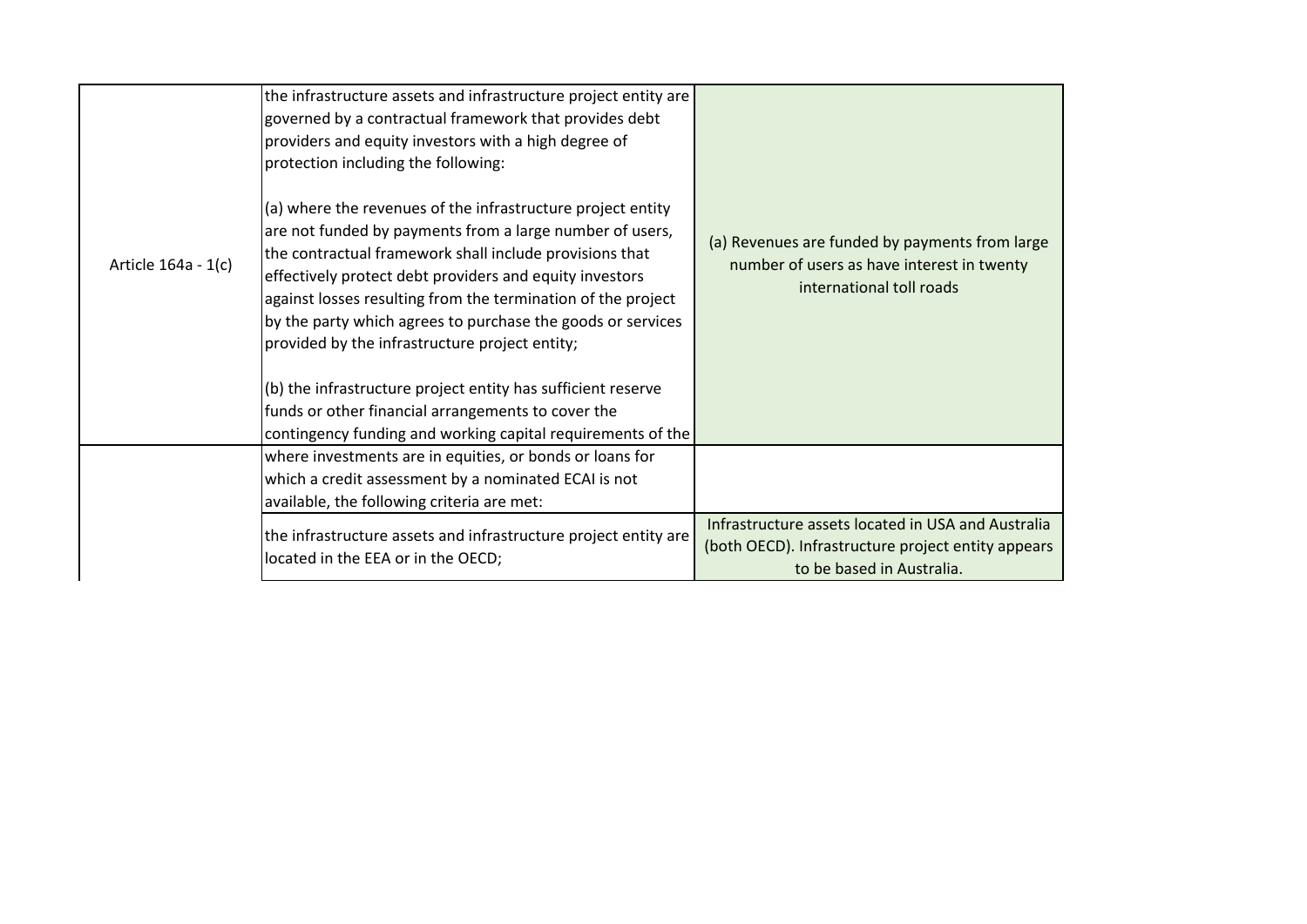|                     | where the infrastructure project entity is in the construction    |                                                    |
|---------------------|-------------------------------------------------------------------|----------------------------------------------------|
|                     | phase the following criteria shall be fulfilled by the equity     |                                                    |
|                     | investor, or where there is more than one equity investor,        |                                                    |
|                     | the following criteria shall be fulfilled by a group of equity    |                                                    |
|                     | investors as a whole:                                             |                                                    |
|                     | the equity investors have a history of successfully               |                                                    |
|                     | overseeing infrastructure projects and the relevant               |                                                    |
|                     | expertise;                                                        |                                                    |
| Article 164a - 1(f) | the equity investors have a low risk of default, or there is a    |                                                    |
|                     | low risk of material losses for the infrastructure project        |                                                    |
|                     | entity as a result of the their default;                          |                                                    |
|                     | the equity investors are incentivised to protect the              |                                                    |
|                     | the infrastructure project entity has established safeguards      |                                                    |
|                     | to ensure completion of the project according to the agreed       |                                                    |
|                     | specification, budget or completion date;                         |                                                    |
|                     | where operating risks are material, they are properly             |                                                    |
|                     | the infrastructure project entity uses tested technology and      |                                                    |
|                     | design;                                                           |                                                    |
|                     | the capital structure of the infrastructure project entity        | Infrastructure project entity has some assets in   |
|                     | allows it to service its debt;                                    | construction and in operational phases. The firm   |
|                     | the refinancing risk for the infrastructure project entity is     | has experience in dealing with construction phase  |
|                     | the infrastructure project entity uses derivatives only for risk- | projects, hence it would be expected that criteria |
|                     | mitigation purposes.                                              | met.                                               |